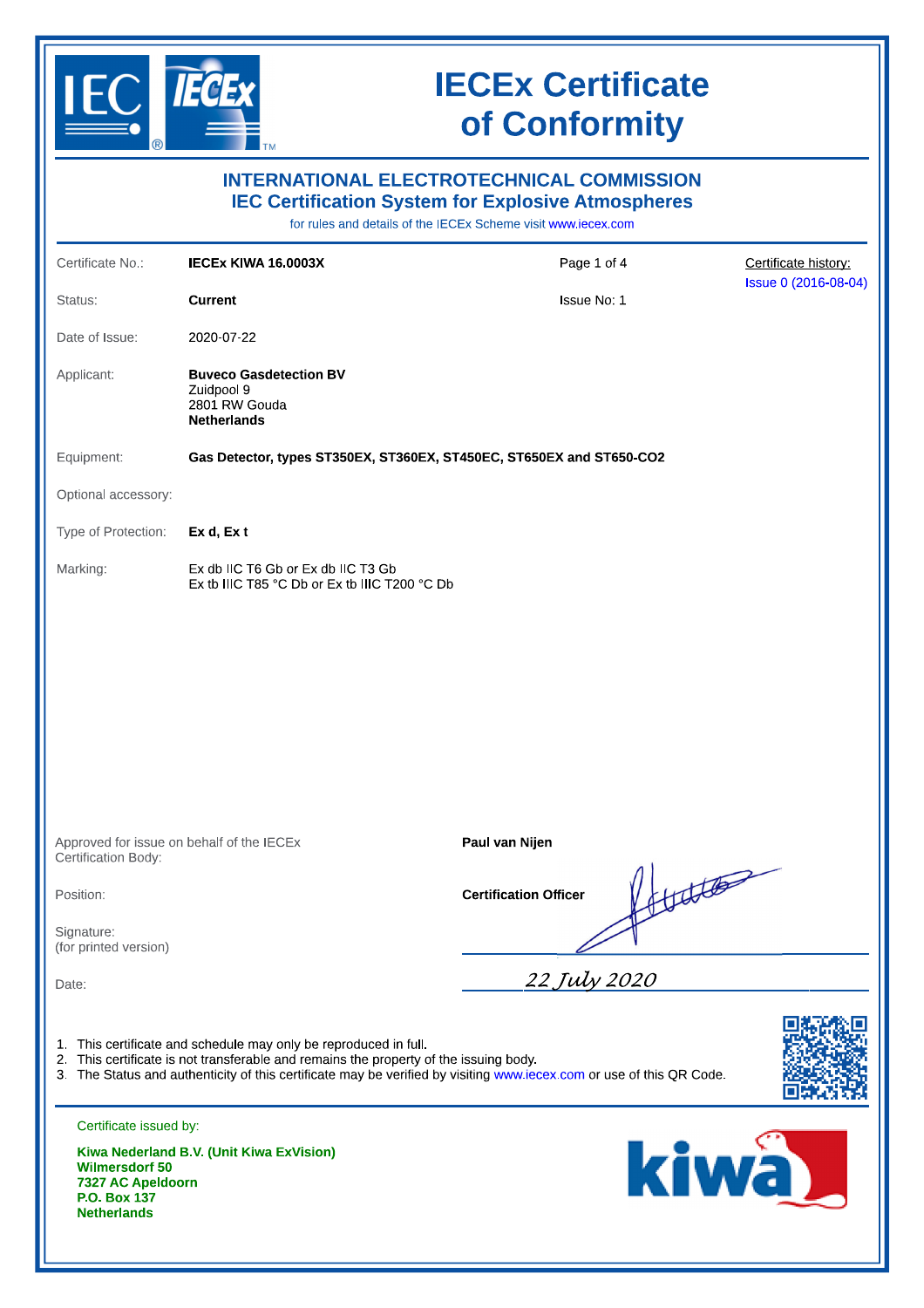

# **IECEx Certificate** of Conformity

| Certificate No.:                                                                                                                                                                                                                                                                                                                                                                                                                                                                                         | <b>IECEX KIWA 16.0003X</b>                                                                                                                                   | Page 2 of 4 |  |  |  |
|----------------------------------------------------------------------------------------------------------------------------------------------------------------------------------------------------------------------------------------------------------------------------------------------------------------------------------------------------------------------------------------------------------------------------------------------------------------------------------------------------------|--------------------------------------------------------------------------------------------------------------------------------------------------------------|-------------|--|--|--|
| Date of issue:                                                                                                                                                                                                                                                                                                                                                                                                                                                                                           | 2020-07-22                                                                                                                                                   | Issue No: 1 |  |  |  |
| Manufacturer:                                                                                                                                                                                                                                                                                                                                                                                                                                                                                            | <b>Buveco Gasdetection BV</b><br>Zuidpool 9<br>2801 RW Gouda<br><b>Netherlands</b>                                                                           |             |  |  |  |
| Additional<br>manufacturing<br>locations:                                                                                                                                                                                                                                                                                                                                                                                                                                                                |                                                                                                                                                              |             |  |  |  |
| This certificate is issued as verification that a sample(s), representative of production, was assessed and tested and found to comply with<br>the IEC Standard list below and that the manufacturer's quality system, relating to the Ex products covered by this certificate, was<br>assessed and found to comply with the IECEx Quality system requirements. This certificate is granted subject to the conditions as set out in<br>IECEx Scheme Rules, IECEx 02 and Operational Documents as amended |                                                                                                                                                              |             |  |  |  |
| <b>STANDARDS:</b><br>The equipment and any acceptable variations to it specified in the schedule of this certificate and the identified documents, was found<br>to comply with the following standards                                                                                                                                                                                                                                                                                                   |                                                                                                                                                              |             |  |  |  |
| IEC 60079-0:2017<br>Edition: 7.0                                                                                                                                                                                                                                                                                                                                                                                                                                                                         | Explosive atmospheres - Part 0: Equipment - General requirements                                                                                             |             |  |  |  |
| "IEC 60079-1:2014-06 Explosive atmospheres - Part 1: Equipment protection by flameproof enclosures "d<br>Edition: 7.0                                                                                                                                                                                                                                                                                                                                                                                    |                                                                                                                                                              |             |  |  |  |
| IEC 60079-31:2013<br>Edition:2                                                                                                                                                                                                                                                                                                                                                                                                                                                                           | Explosive atmospheres - Part 31: Equipment dust ignition protection by enclosure "t"                                                                         |             |  |  |  |
|                                                                                                                                                                                                                                                                                                                                                                                                                                                                                                          | This Certificate does not indicate compliance with safety and performance requirements<br>other than those expressly included in the Standards listed above. |             |  |  |  |
| <b>TEST &amp; ASSESSMENT REPORTS:</b><br>A sample(s) of the equipment listed has successfully met the examination and test requirements as recorded in:                                                                                                                                                                                                                                                                                                                                                  |                                                                                                                                                              |             |  |  |  |
| Test Reports:                                                                                                                                                                                                                                                                                                                                                                                                                                                                                            |                                                                                                                                                              |             |  |  |  |
| NL/KIWA/ExTR16.0004/00                                                                                                                                                                                                                                                                                                                                                                                                                                                                                   | NL/KIWA/ExTR16.0004/01                                                                                                                                       |             |  |  |  |
| <b>Quality Assessment Report:</b>                                                                                                                                                                                                                                                                                                                                                                                                                                                                        |                                                                                                                                                              |             |  |  |  |
| NL/DEK/OAR15.0008/03                                                                                                                                                                                                                                                                                                                                                                                                                                                                                     |                                                                                                                                                              |             |  |  |  |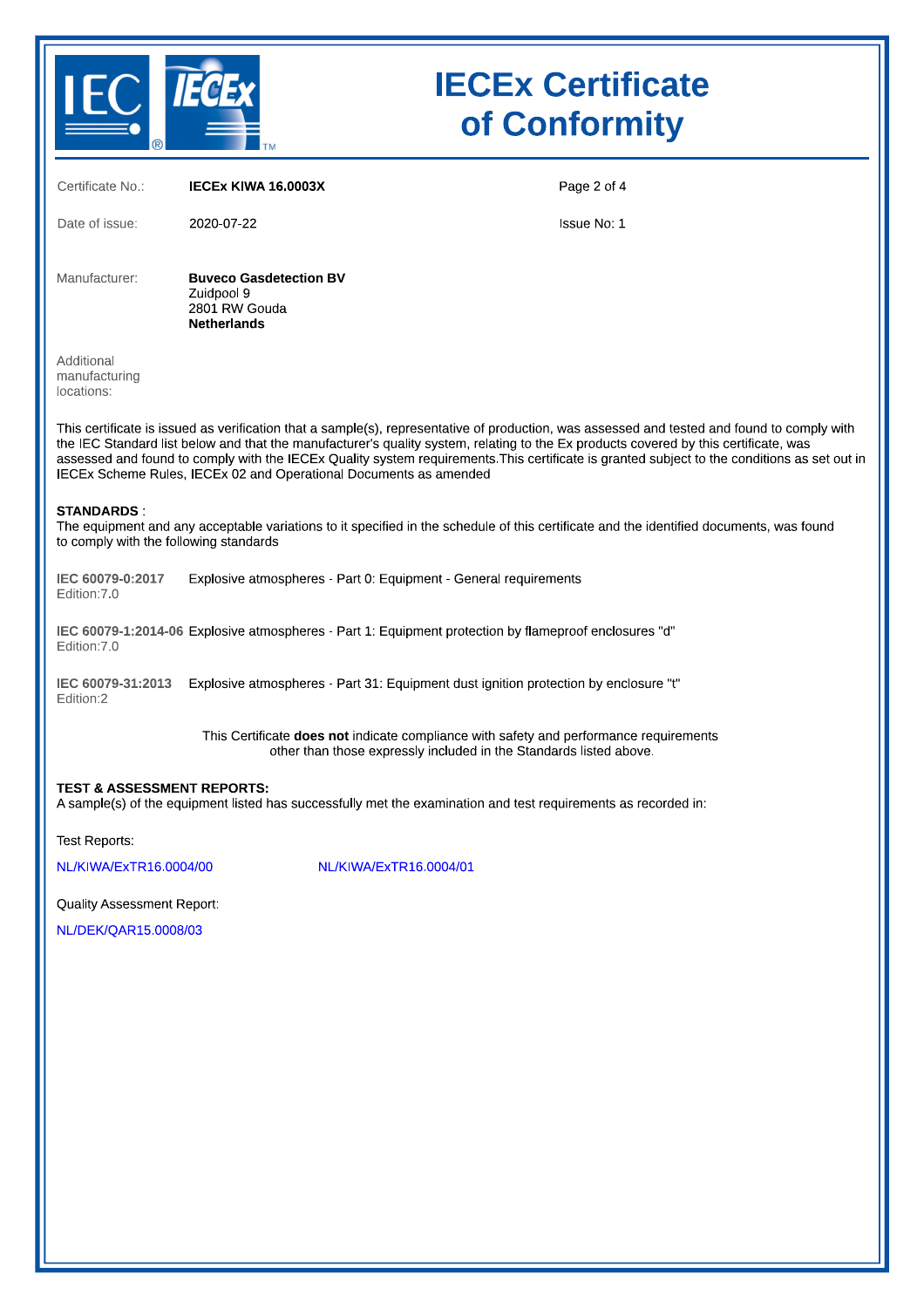

# **IECEX CERTIFICATE** of Conformity

Certificate No.: **IECEX KIWA 16.0003X** 

Of Conformity<br>
Certificate No.: IECEX KIWA 16.0003X Page 3 of 4<br>
Date of issue: 2020-07-22<br>
EQUIPMENT:<br>
Equipment and systems covered by this Certificate are as follows:<br>
The Gas Detector, types ST350EX, ST360EX, ST450EC, Date of issue:<br>
EQUIPMENT:<br>
EQUIPMENT:<br>
Equipment and systems covered by this Certificate are as follows:<br>
The Gas Detector, types ST350EX, ST360EX, ST450EC, ST650EX and ST650-CO<sub>2</sub> are used for the detection of combustibl

#### Electrical data

Supply: 24 Vdc or 18-30 Vdc, max. 120 mA

### SPECIFIC CONDITIONS OF USE:  $YES$  as shown below:

Electrical data<br>
Supply: 24 Vdc or 18-30 Vdc, max. 120 mA<br>
SPECIFIC CONDITIONS OF USE: YES as shown below:<br>
- If the gas detector is applied in dust explosive atmospheres, suitable measures shall be taken to prevent electr